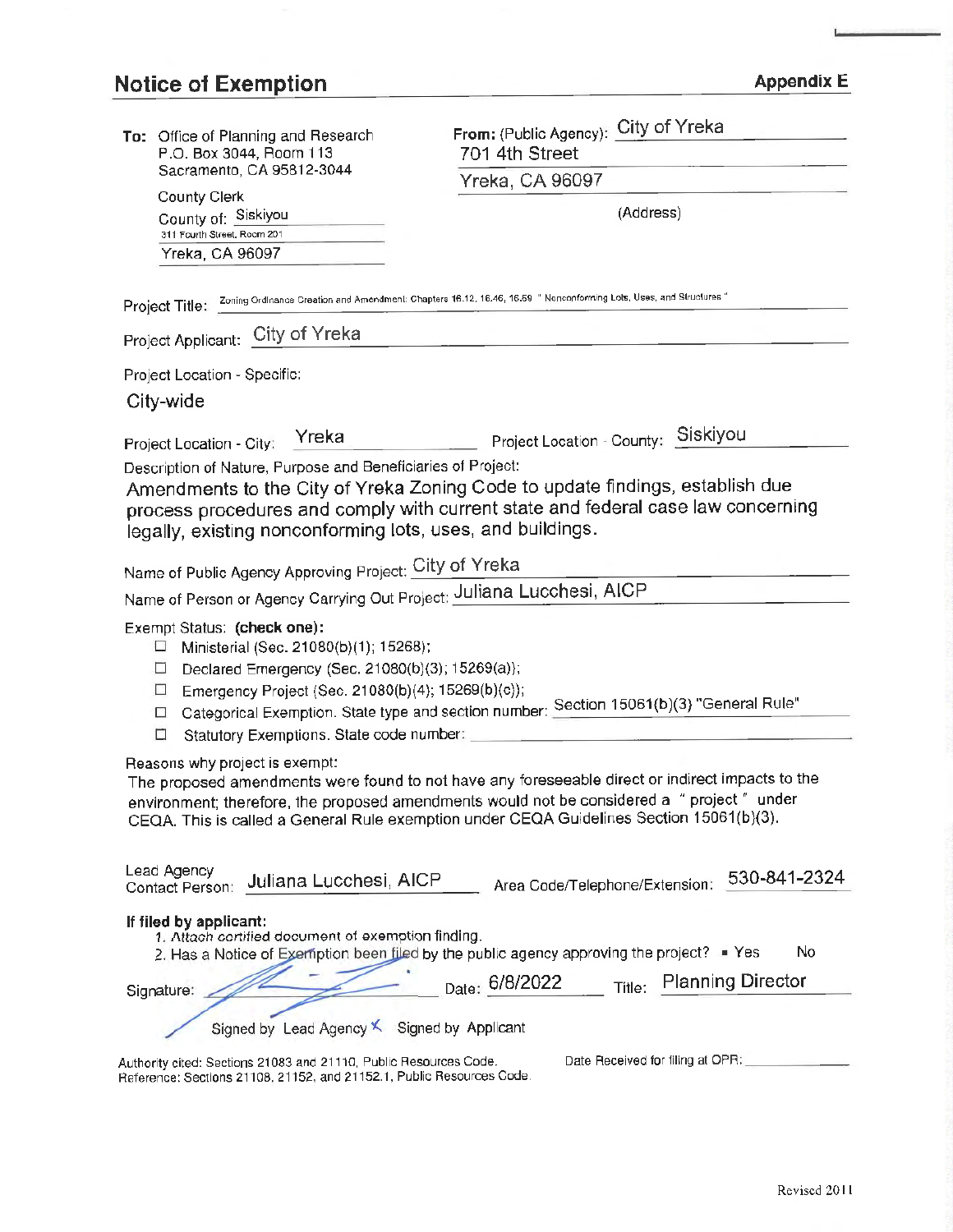### ORDINANCE NO. 868

# AN ORDINANCE OF THE CITY COUNCIL OF THE CITY OF YREKA STRIKING SECTIONS 16.12.680, 16.46.120, 16.46.130, AND 16.54.120 OF **THE YREKA MUNICIPAL CODE, CREATING CHAPTER 16.59 NONCONFORMING LOTS, USES, AND STRUCTURES AND FINDING THE ADOPTION OF THIS ORDINANCE TO BE EXEMPT FROM CEQA**

#### **Recitals**

BE IT ORDAINED by the City Council of the City of Yreka as follows:

SECTION 1. Sections 16.12.680, entitled Nonconforming building or use, Sections 16.46.120 entitled Nonconforming uses, Section 16.46.130 entitled Nonconforming buildings, and Section 16.54.120 entitled Effect of chapter on existing use, Section 16.47.070 entitled Conflicting laws, Section 16.47.170 entitled conflicting laws, Section 16.47.180 entitled Severability, Section 16.47.190 entitled Environmental review, Section 16.47.100 entitled Effective date, Section 16.47.110 entitled Posting and publication, and Section 16.47.120 entitled Codification, of the Yreka Municipal Code are deleted in their entirely and supplanted and there is added Chapter 16.59 entitled Nonconforming Lots, Uses and Structures, as follows:

## **NONCONFORMING LOTS, USES, AND STRUCTURES**

#### **16.59.010 Purpose.**

**A.** This Chapter is intended to limit the number and extent of nonconforming uses by prohibiting or limiting their enlargement, their re-establishment after abandonment, and the alteration or restoration after destruction of the structures. More specifically, an intent of this Chapter is to:

I. Limit the number and extent of nonconforming structure by prohibiting their relocation, alteration, or enlargement in a manner that would increase the nonconformity; and

2. Prohibit restoration of non-conforming uses and structure after destruction.

3. Prohibiting the non-conforming use whenever the non-conforming use ceases for a period of at least twelve (12) calendar months.

B It is also intended to provide direction and guidance for the recognition of legally existing nonconforming uses, lots, and structures. Within the zoning districts established by zoning ordinance, structures, lots, and land uses exist that were lawful prior to the adoption or amendment of the zoning ordinance, but which would be prohibited, regulated, or restricted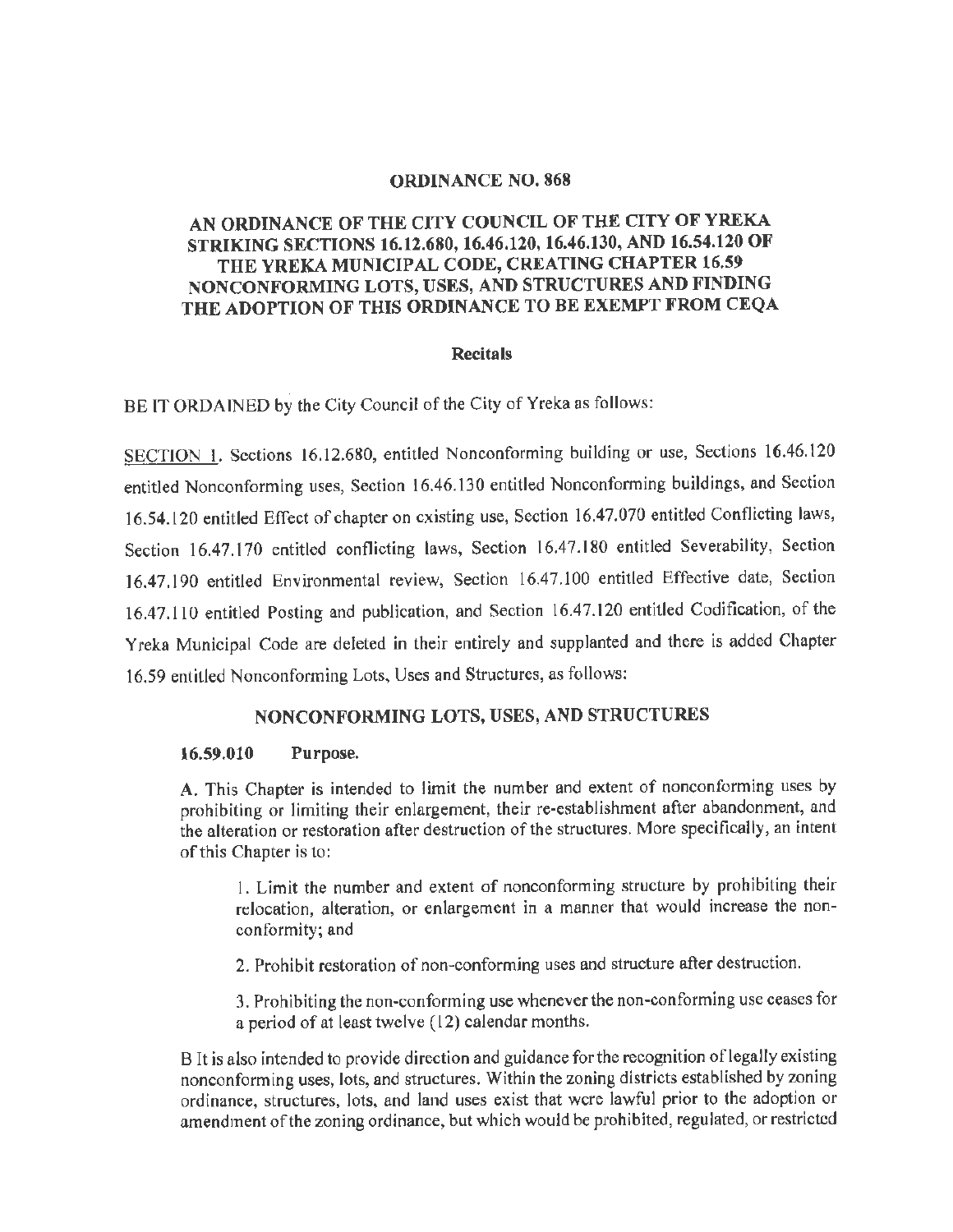differently under the terms of this title or future amendments. It is the intent of this chapter to encourage the eventual conversion of these uses, lots, and structures to a conforming status and to permit them to exist in the interim under the conditions under which they were established.

# **16.59.020 Nonconforming uses.**

A. A use lawfully occupying a structure or a site, that does not conform with the present use regulations or the performance standards for the zone in which the use is located shall be deemed to be a non-conforming use and may be continued, except as otherwise provided in this Chapter.

B. A non-conforming use may be enlarged or extended only within the structure in which the non-conforming use exists, provided no structural alterations, except those required by law arc made.

C. A non-conforming use which fails to meet state and local laws, ordinances, and regulations applicable to the zone in which it is located shall not be enlarged or extended or have equipment replaced that results in failure to meet then applicable requirements unless the enlargement, extension, or replacement will result in elimination of nonconformity with those applicable requirements.

D. Whenever a nonconforming use has been discontinued for a continuous period of twelve ( 12) or more, the nonconforming use shall not be re-established, and the use of the structure or site thereafter shall be in conformity with the regulations for the zone in which it is located. Discontinuation shall include cessation of a use regardless of intent to resume the use unless the Planning Director is notified in writing of the intent to resume and has approved a schedule for resumption of said use.

E. Whenever a nonconforming use has been changed to a conforming use, the nonconforming use shall not be re-established.

# **16.59.030 Nonconforming lots.**

Any nonconforming single lot, tract or parcel of land that was lawfully created and recorded with the County Assessor's office may be used for the purposes permitted by this title notwithstanding the minimum lot area, lot width and lot depth required.

# **16.59.040 Nonconforming structures and buildings.**

A. A structure, lawfully occupying a site, that does not conform with the current property development standards for front yard, side wards, rear yard, height, coverage, or distances between structure, for the zone in which the structure is located, shall be deemed to be a non-conforming structure and may be used and maintained, except as otherwise provided in this Chapter.

B. Routine maintenance and repairs may be performed on a structure or site, the use of which is non-conforming, and on a non-conforming structure.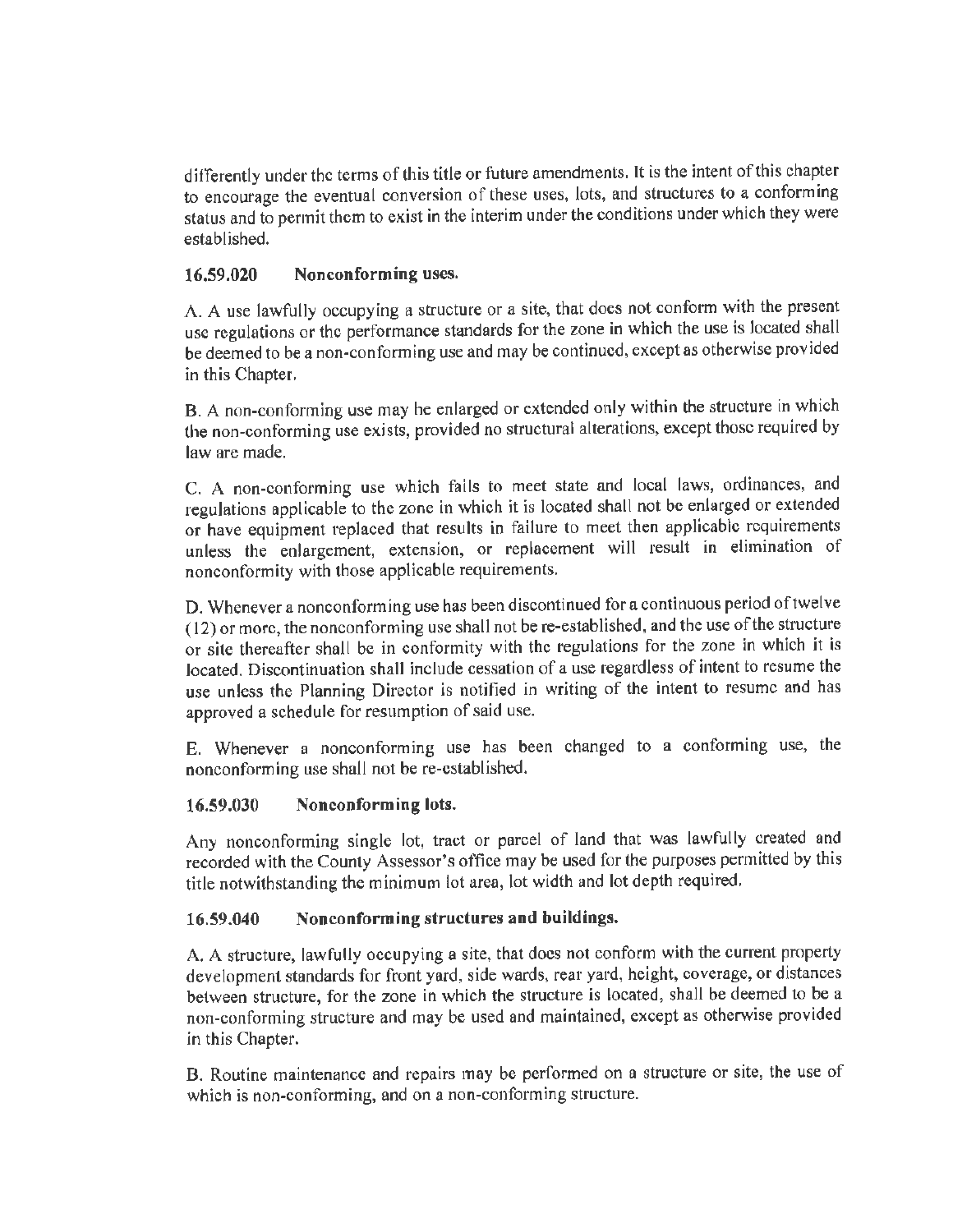C. A structure, the use of which is non-conforming, shall not be moved, altered, enlarged, or extended unless required by law, or unless the moving, alteration, extension, or enlargement will result in the elimination of the nonconformity, except as permitted in this Chapter. However, the alteration or expansion of the non-conforming use may be granted through the conditional use permit process as provided in Chapter 16.44 YMC. This provision shall not require a conditional use permit lo alter dwelling units to achieve compliance with City, State, and Federal regulations intended to create and maintain equitable housing (such as the Americans with Disabilities Act)

D, If moved, the structure shall be made to conform to current local, State, and Federal codes.

E, Whenever a structure which does not comply with the then applicable property development standards for front yard, side yards, rear yard, heigh of structures, or distances between structures prescribed in the zone in which the structure is located, or the use of which does not conform with the performance standards for the zone in which it is located, is destroyed by fire, or other calamity, by the act of god, or by the public enemy to the extent of fifty (50) percent or less, the structure may be restored and the nonconforming use may be resumed, provided that restoration is started within one (I) year and diligently pursued to completion. When the destruction exceeds fifty (50) percent or the structure is voluntary razed or is required by law to be razed, the structure shall not be restored except in full conformity with the property development standards for the zone in which it is located, and the nonconforming use shall not be resumed.

E. Nonconforming Site Improvements (Not Including Structure). Where an existing site improvement (landscaping, parking lot layout, etc.) is nonconforming with the current regulations related to such, nothing in this section shall prohibit minor site improvements that result in the reduction of this nonconformity.

# **16.59.050 Exemptions.**

A. Equitable Housing Exemption. Any existing nonconforming building or structure that is rehabilitated under a housing rehabilitation program for the benefit of low-income persons may be repaired, reconstructed, or structurally altered without being brought into full compliance with the regulations set forth in this code with regard to setbacks, off-street parking, and street improvements so long as the footprint of the existing building is not expanded.

B. Agriculture, Timber, and Mineral Production Exemption. Nonconforming agriculture, timber production, and mineral resource production uses are exempt from conforming to current zoning regulations, unless the use is abandoned for more than twenty-four (24) consecutive calendar months.

# **16.59.060 Illegally existing nonconforming uses, lots, and structures.**

Uses ofland, lots, or structures that were created in violation of the Yreka Municipal Code, state law, federal law, zoning ordinance, subdivision regulations, or building code in effect at the time the use was established are presumed to be in violation of the current regulations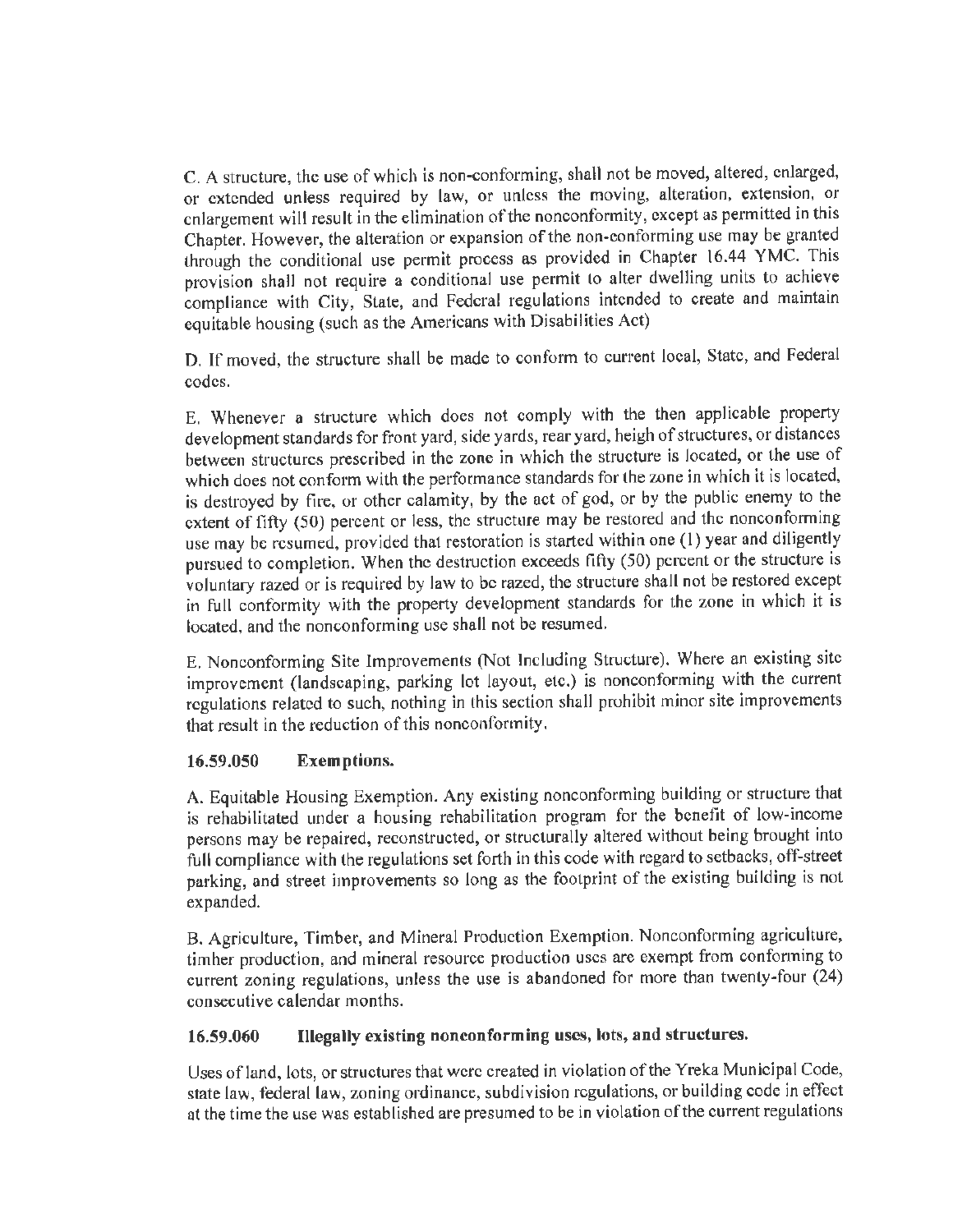and illegally existing. The land use must be brought into conformance with the standards of this code, not the code in effect at the time the use was illegally initiated.

SECTION 2. Any provisions of the Yreka Municipal Code, or appendices thereto, or any other ordinances of the City inconsistent herewith, to the extent of such inconsistencies and no further, are hereby repealed.

SECTION 3. Exemption from CEQA. The action taken in this Ordinance does not commit the City to any action that may have a significant effect on the environment. As a result, pursuant to Title 14 of the California Code of Regulations, Section 15061(b)(3) such approval does not constitute a project subject to the requirements of the California Environmental Quality Act. The City Council directs City staff to file a Notice of Exemption within five (5) days following adoption of this Ordinance with the Siskiyou County Clerk.

SECTION 4. Severability. If any section, subsection, part, clause, sentence or phrase of this Ordinance or the application thereof is for any reason held lo be invalid or unconstitutional by a decision of any court of competent jurisdiction, the validity of the remaining portions of this Ordinance, the application thereof, shall not be effected thereby but shall remain in full force and effect, it being the intention of the City Council to adopt each and every section, subsection, part, clause, sentence phrase regardless of whether any other section, subsection, part, clause, sentence or phrase or the application thereof is held to be invalid or unconstitutional.

SECTION 5. Effective Date. This ordinance shall take effect thirty days after its adoption.

SECTION 6. Implementation. The City Council hereby authorizes and directs the City Manager to take any action and sign any documents necessary to implement this Ordinance.

SECTION 7. Publication. The City Clerk is directed to prepare, post and publish a summary of this ordinance as provided in Government Code Section 36933(c)(l).

SECTION 8. Codification. The City Clerk is directed and authorized to instruct the publisher of the City of Yreka Municipal Code that codification of this Ordinance is limited to Section 1.

SECTION 10. Execution. The Mayor and City Clerk are authorized to subscribe this ordinance where indicated below to evidence its approval.